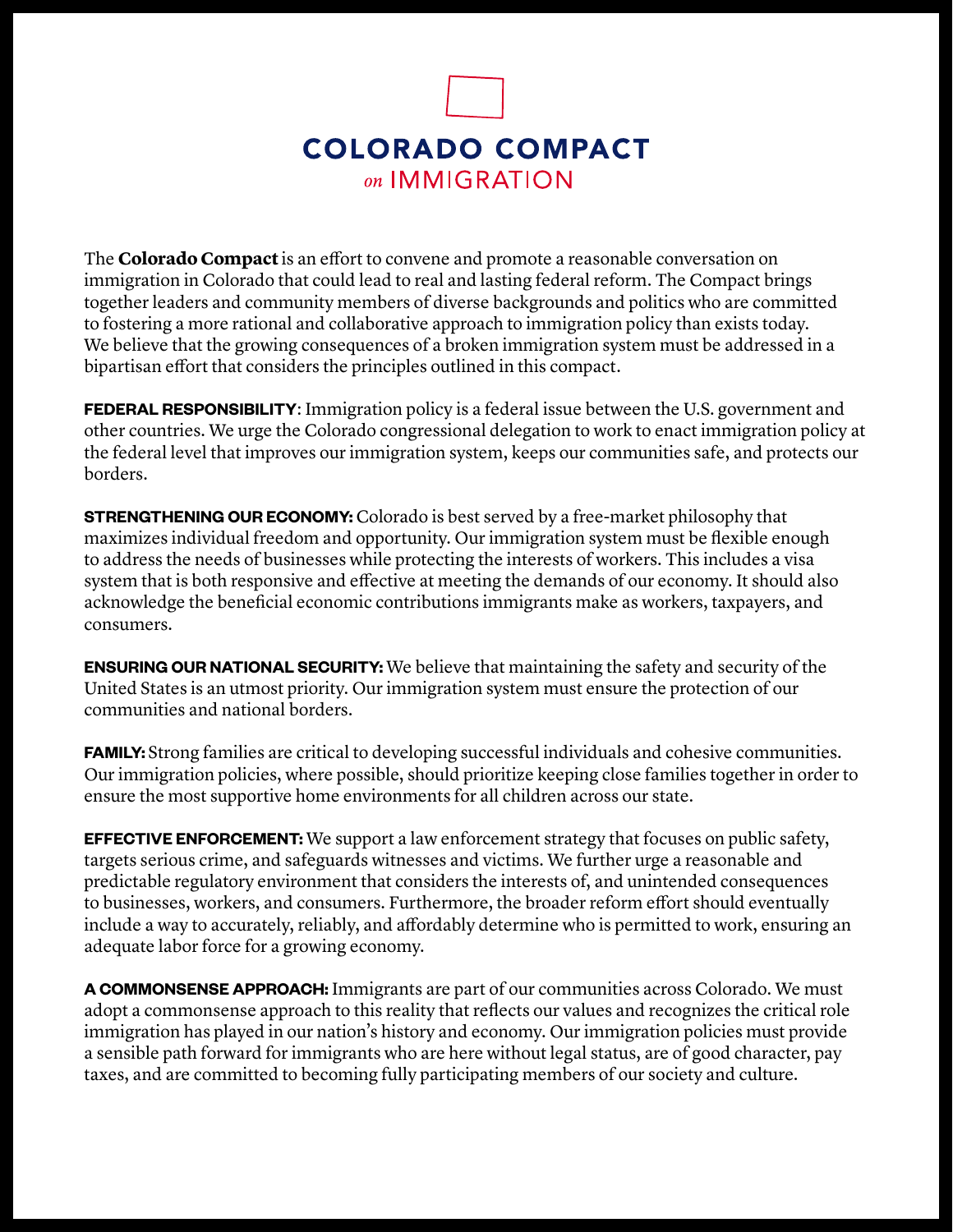#### **Signatories**

### Action 22

African Leadership Group

AILA Colorado Chapter

American AgCredit

Asian Chamber of Commerce

Aspen Chamber Resort Association

Aspen Skiing Company

Associated General **Contractors** 

Associated Landscape Contractors of Colorado

Aurora Chamber of **Commerce** 

Boulder Chamber of **Commerce** 

CAP Logistics

Catholic Charities of Central Colorado

Chamber of the Americas

Club 20

**CoBank** 

Colorado Association of Home Builders

Colorado Association of **Realtors** 

Colorado Association of Wheat Growers

Colorado Bankers Association

Colorado Business Roundtable

Colorado Catholic Conference

Colorado Cattlemen's Association

Colorado Competitive Council (C3)

Colorado Contractors Association

Colorado Corn Growers

Colorado Dairy Farmers

Colorado Farm Bureau

Colorado Forum

Colorado Hospital Association

Colorado Hotel and Lodging Association

Colorado Immigrant Rights **Coalition** 

Colorado Livestock **Association** 

Colorado Mesa University

Colorado Mountain College

Colorado Nursery & Greenhouse Association

Colorado Potato Administrative Committee

Colorado Restaurant Association

Colorado School of Mines

Colorado Ski Country USA

Colorado Springs Chamber & EDC

Colorado State University

Colorado Sugarbeet Growers Association

Colorado Technology Association

Colorado Wool Growers Association

Conservation Legacy

Denver Metro Chamber of **Commerce** 

Denver Scholarship Foundation

Economic Development Council of Colorado

First Bank of Colorado

Foundry Group

Fort Collins Chamber of **Commerce** 

Global Chamber Denver

Greeley Chamber of **Commerce** 

Hispanic Affairs Project

Hispanic Chamber of Commerce of Metro Denver

IMA Financial Group, Inc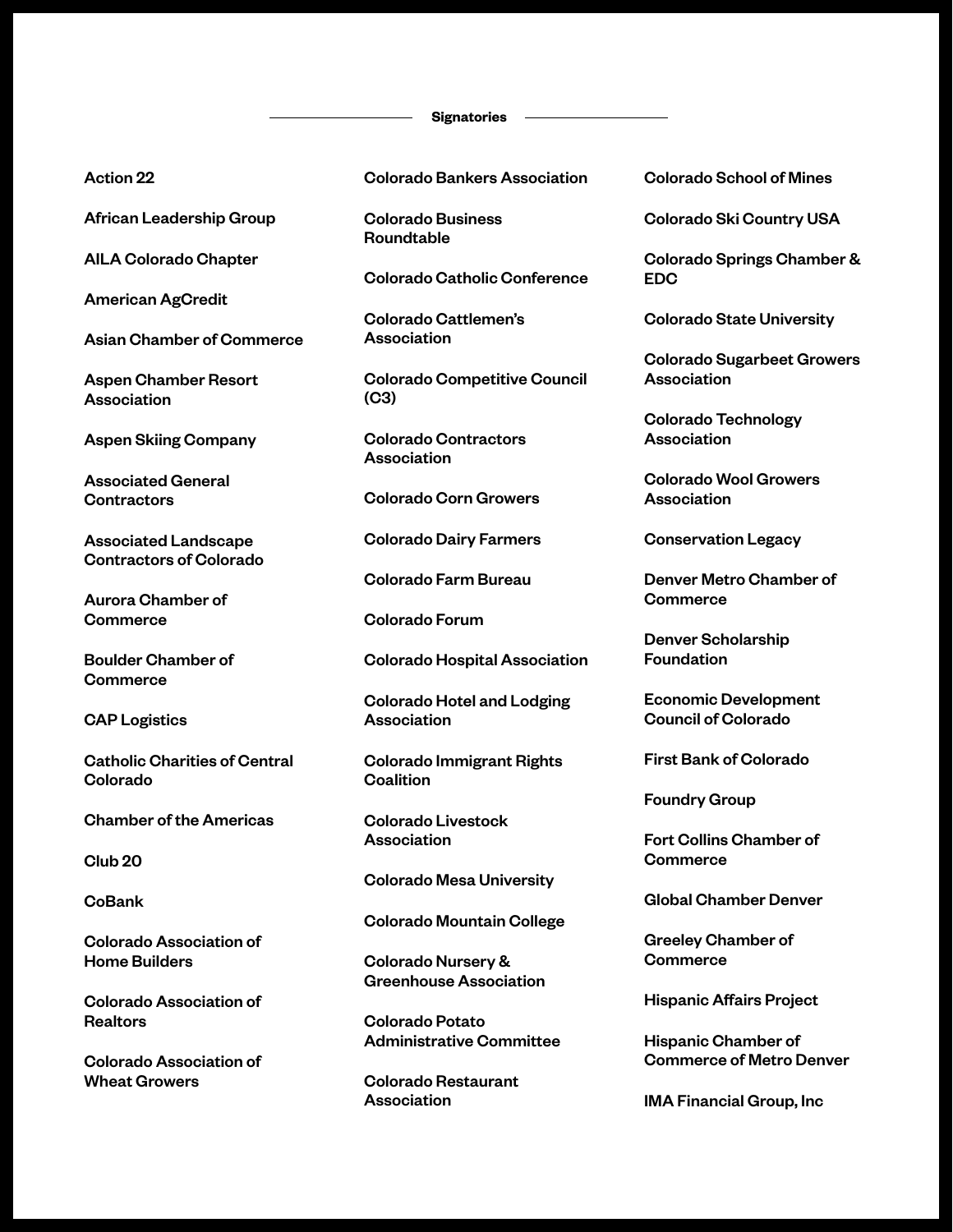### Jacobs

K Squared Fund

Kerbs Dairy LLC

Leprino Foods Company

Manufacturer's Edge

Mesa Park Vineyards

Metro North Chamber of **Commerce** 

Metropolitan State University

National Onion Association

NAVSYS Corporation

Newmark Merrill

NorthernColorado Legislative Alliance

Oakwood Homes

"Olathe Sweet" Sweet Corn, Tuxedo Corn Company

Open Shutter Gallery

Petrocco Farms

Pickert Dairy

Pro 15

Producers Co-op

Prosono

Pueblo Chamber of **Commerce** 

Quail Ridge Farms

Ranch Foods Direct

Ready Foods

Rochester Hotel

Rocky Mountain Farmers Union

Sage Hospitality

Sakata Farms

South Metro Chamber of **Commerce** 

St. Moritz Lodge

Sunnyside Farms Market & Sunnyside Farms Meats

Talbott Farms/Talbott's Mountain Gold

Tami Graham Presents

The Broadmoor Hotel

The Hudson Firm

The Gallegos Corporation

Upstate Colorado

Vail Resorts

Vail Valley Partnership

Western Union

Westminster Chamber of **Commerce** 

Worley Family Farms

Andrea Avantaggio Owner, Maria's Bookshop

Kevin Batchelder Garfield County Commissioner Bruce Benson President, University of Colorado System

Paul Bishop Owner, Preferred Properties

John Brackney

Denise Burgess President & CEO, Burgess Services LLC

Mario Carrera

Linda Childears President & CEO, Daniels Fund

Dr. Rebecca Chopp Chancellor, University of Denver

# Tim Dore

Geenine Ellzey Lucky Quarter Dairy

William Erickson Lucky Quarter Dairy

David A. Ervin, PhD CEO, The Resource Exchange, Inc.

Dr. Andy Feinstein President, University of Northern Colorado

J.R. Ford President, Pagosa Land **Company** 

Joe Garcia Chancellor, Colorado Community College System

Jerry Glick Managing Partner, Columbia Group LLP